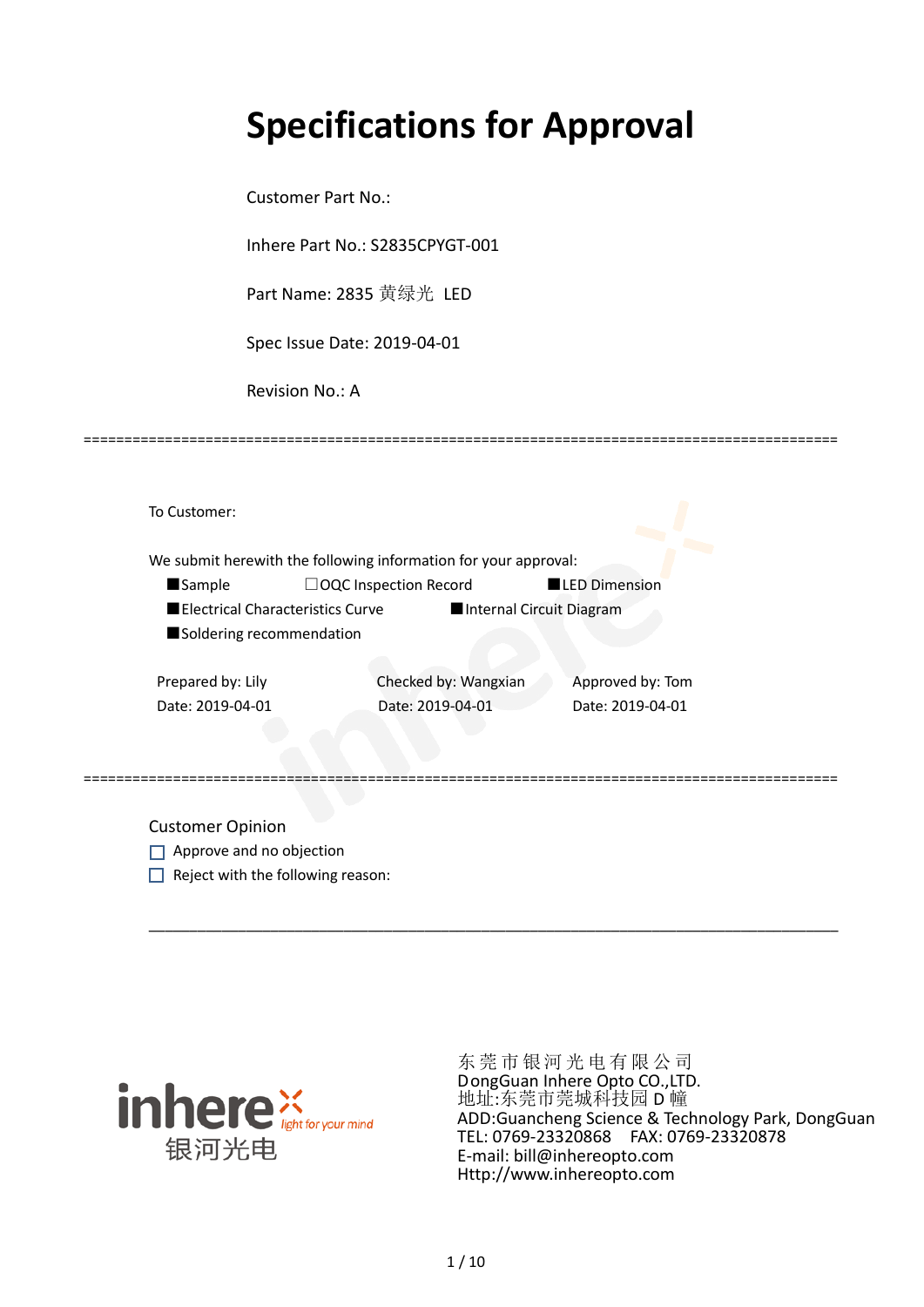#### **Features**

2.8mm x 3.5mm LED, 0.75mm thickness

Low power consumption

Wide view angle

Package: 4000pcs/reel

RoHS Compliant

#### **Applications**

Ideal for back light and indicator

Various colors and lens types available

### **Package outlines Recommend Pad Layout**



| Part No.       | <b>Emitted color</b> | <b>Dice</b> | Lens color        |
|----------------|----------------------|-------------|-------------------|
| S2835CPYGT-001 | Yellow Green         | AlGaInP     | Water transparent |

Notes:

All dimensions are in millimeters (inches);

Tolerances are ±0.1mm (0.004inch) unless otherwise noted.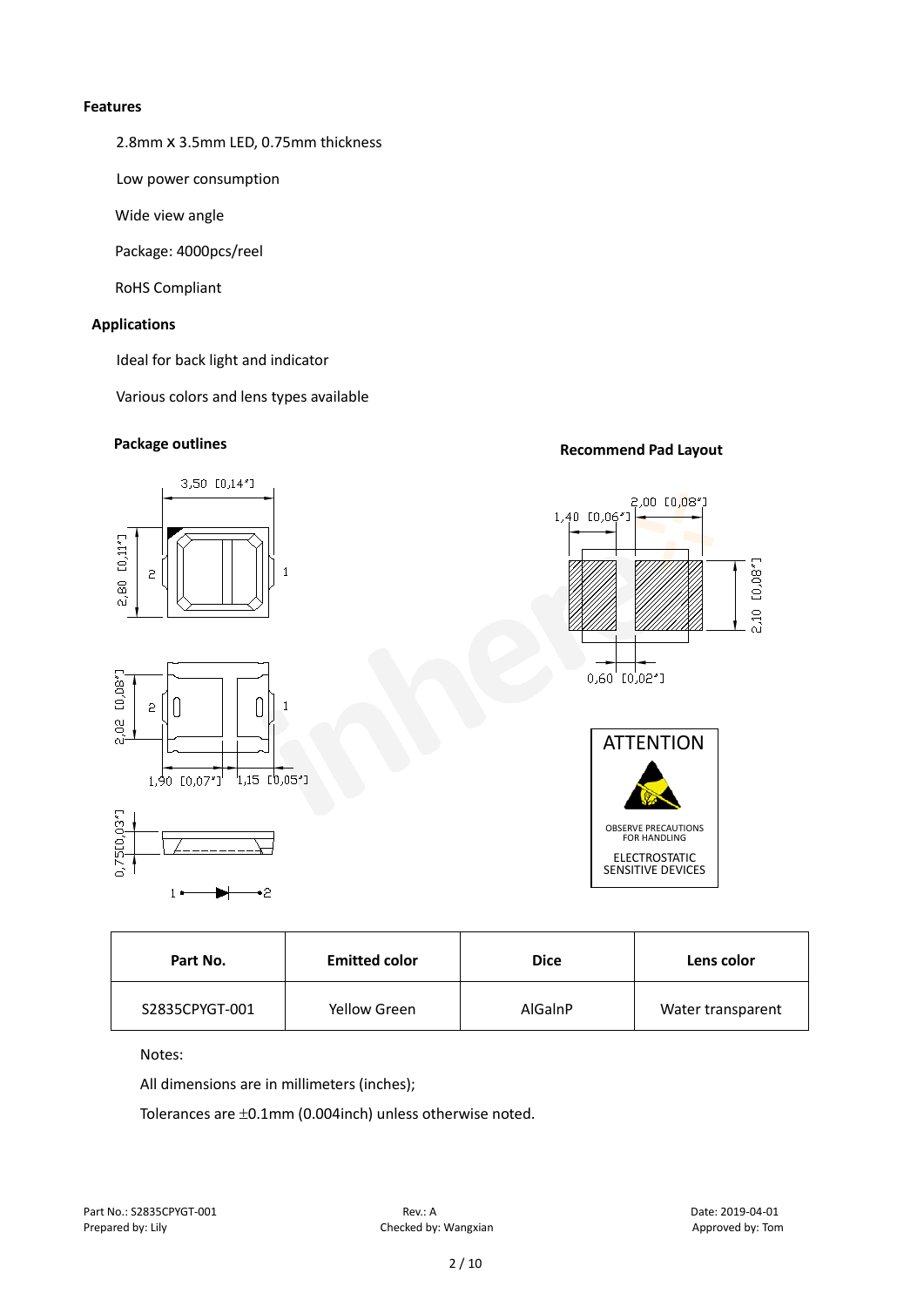#### **Absolute Maximum Ratings (Ta=25**℃**)**

| Parameter                               | Symbol      | Value         | Unit           |
|-----------------------------------------|-------------|---------------|----------------|
| Forward current                         | $\sf lf$    | 30            | mA             |
| Reverse voltage                         | Vr          | 5             | $\vee$         |
| Power dissipation                       | Pd          | 72            | mW             |
| Operating temperature                   | Top         | $-40$ ~+85    | $^{\circ}$ C   |
| Storage temperature                     | <b>Tstg</b> | $-45$ ~ $+85$ | $^{\circ}$ C   |
| Peak pulsing current (1/10 duty f=1kHz) | Ifp         | 125           | m <sub>A</sub> |

#### **Electro-Optical Characteristics (Ta=25**℃)

|                             | <b>Test</b><br><b>Condition</b> | Symbol                  | Value                    |                          |            |        |
|-----------------------------|---------------------------------|-------------------------|--------------------------|--------------------------|------------|--------|
| Parameter                   |                                 |                         | Min                      | <b>Typ</b>               | <b>Max</b> | Unit   |
| Wavelength at peak emission | $If=20mA$                       | $\lambda p$             | $\overline{\phantom{a}}$ | 573                      | $-$        | nm     |
| Spectral half bandwidth     | e a<br>$If=20mA$                | Δλ                      | $- -$                    | 17                       | --         | nm     |
| Dominant wavelength         | $If=20mA$                       | λd                      | 565                      | $- -$                    | 580        | nm     |
| Forward voltage             | $If=20mA$                       | Vf                      | 1.8                      | $- -$                    | 2.4        | $\vee$ |
| Luminous intensity          | $If=20mA$                       | Iv                      | 80                       | 110                      | --         | mcd    |
| Viewing angle at 50% lv     | $If=20mA$                       | $2\theta$ 1/2           | $- -$                    | 120                      | --         | Deg    |
| Reverse current             | $Vr = 5V$                       | $\mathsf{I} \mathsf{r}$ | --                       | $\overline{\phantom{a}}$ | 10         | μA     |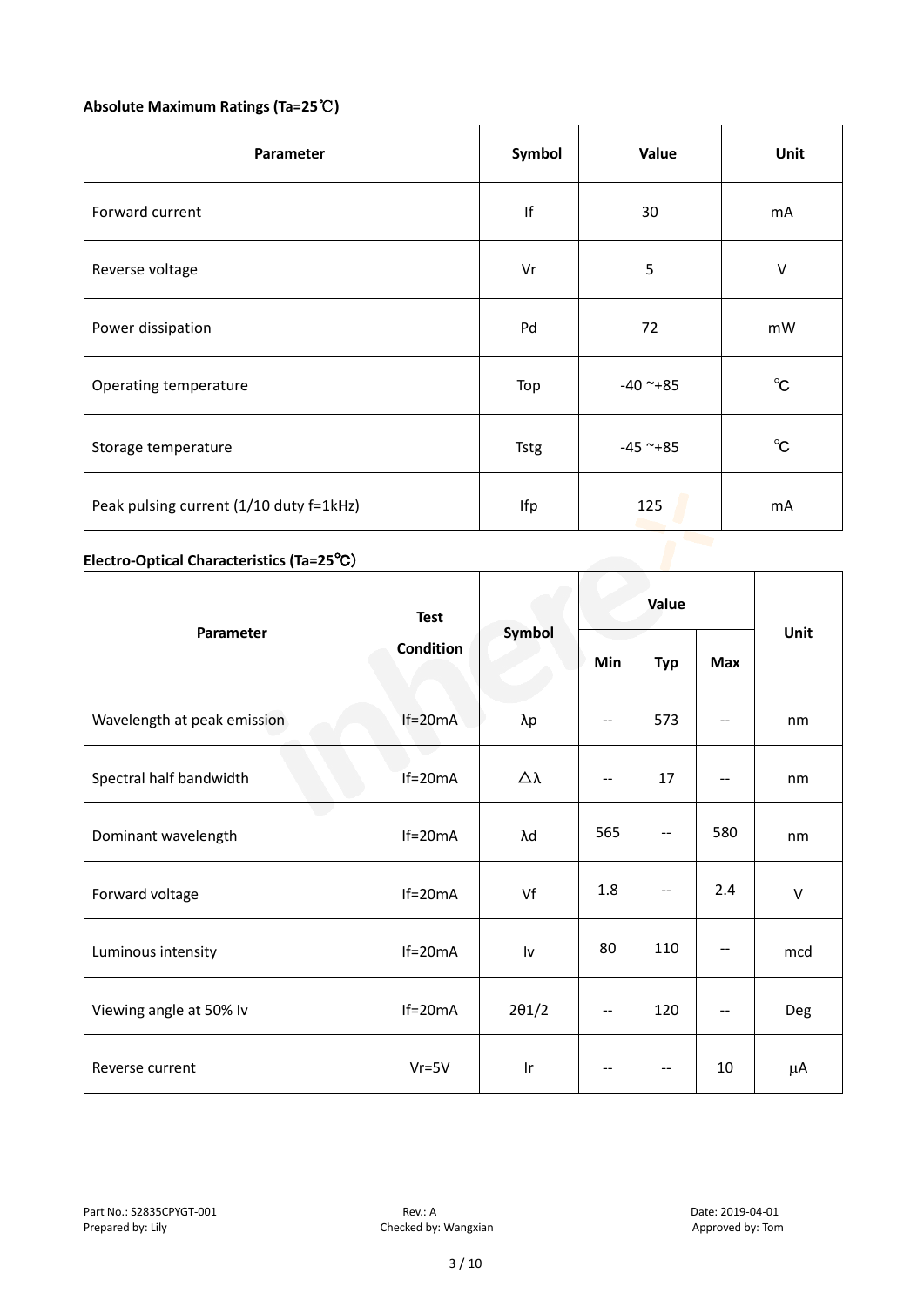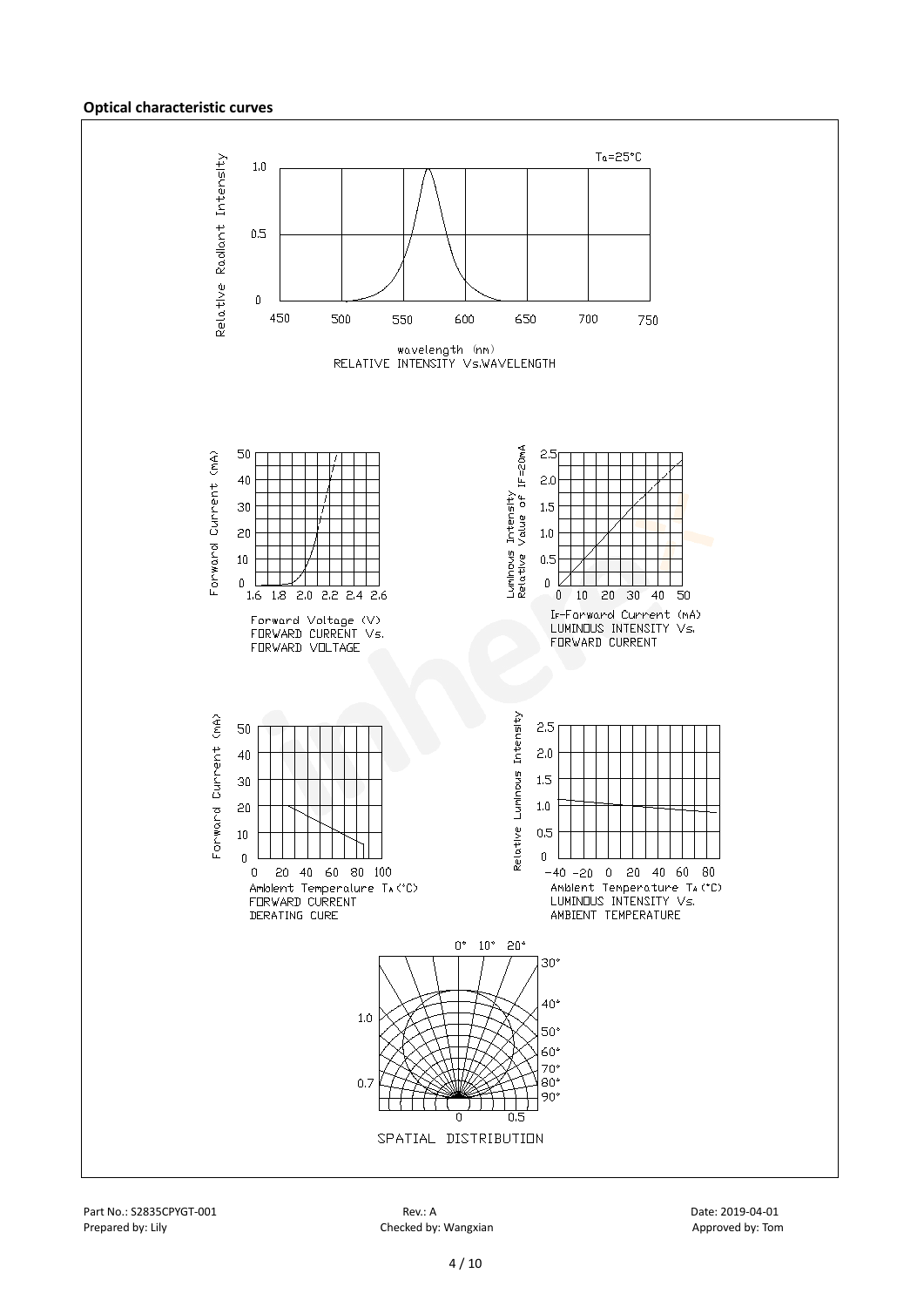#### **Reflow Profile**

Reflow Temp/Time



#### Notes:

- 1. We recommend the reflow temperature 245℃ (±5℃). The maximum soldering temperature should be limited to 260℃.
- 2. Don't cause stress to the epoxy resin while it is exposed to high temperature.
- 3. Number of reflow process shall be 2 times or less.

#### ■Soldering iron

Basic spec is  $\leq$  5sec when 320°C (±20°C). If temperature is higher, time should be shorter (+10°C $\rightarrow$ -1sec). Power dissipation of iron should be smaller than 20W, and temperatures should be controllable .Surface temperature of the device should be under 350℃.

#### **Rework**

- 1. Customer must finish rework within 5 sec under 340℃.
- 2. The head of iron cannot touch copper foil
- 3. Twin-head type is preferred.



Avoid rubbing or scraping the resin by any object, during high temperature, for example reflow solder etc.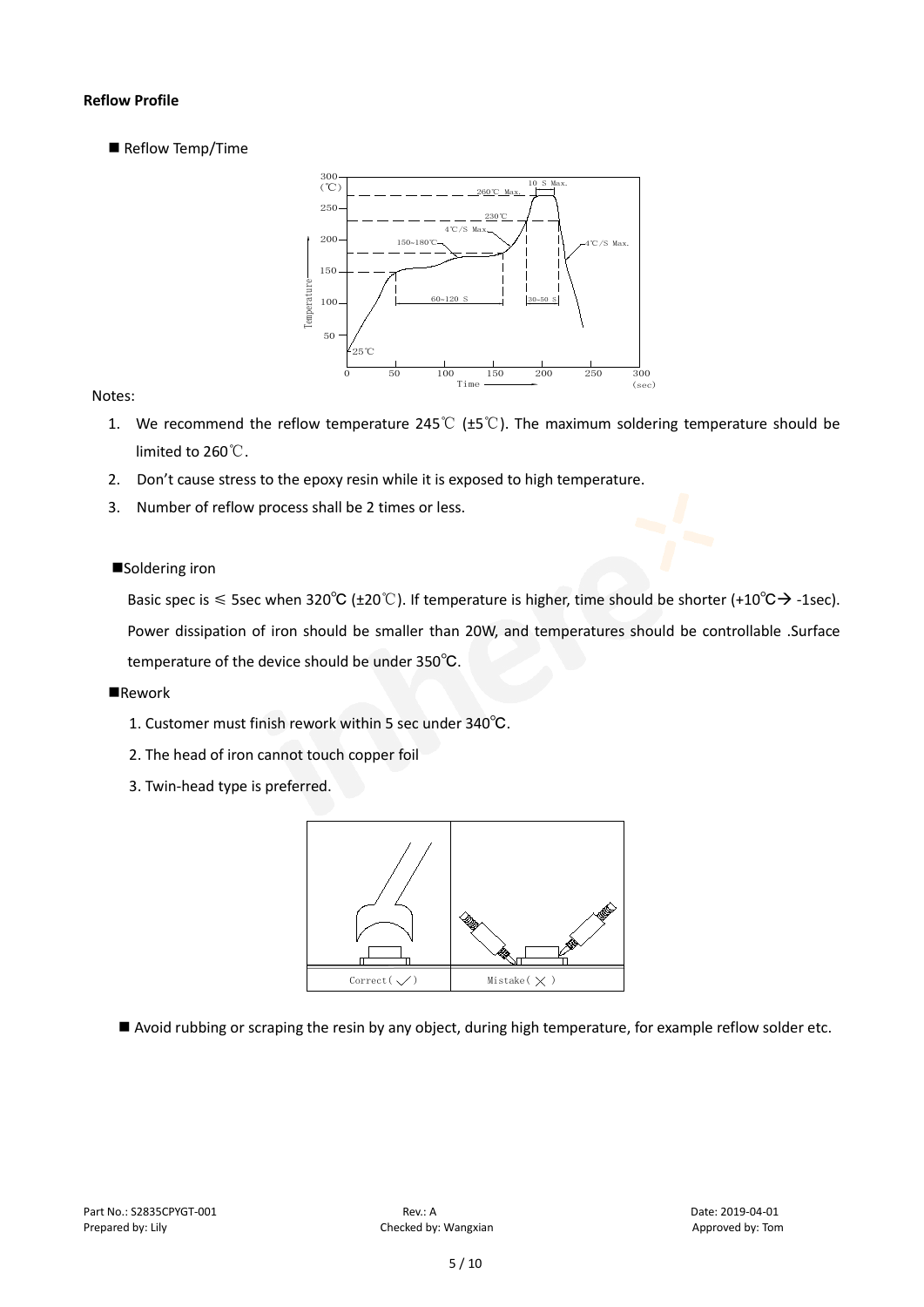#### T**est circuit and handling precautions**

Test circuit



■ Handling precautions

#### 1. Over-current-proof

Customer must apply resistors for protection; otherwise slight voltage shift will cause big current change

(Burn out will happen).

#### 2. Storage

2.1 It is recommended to store the products in the following conditions:

Humidity: 60% R.H. Max.

Temperature: 5℃~30℃

- 2.2 Shelf life in sealed bag: 12 month at <5℃~30°C and <30% R.H. after the package is opened, the products should be used within 72hrs or they should be keeping to stored at≦20 R.H. with zip-lock sealed.
	- 3. Baking

It is recommended to baking before soldering. The Conditions is:  $60±5°C/24$ hrs.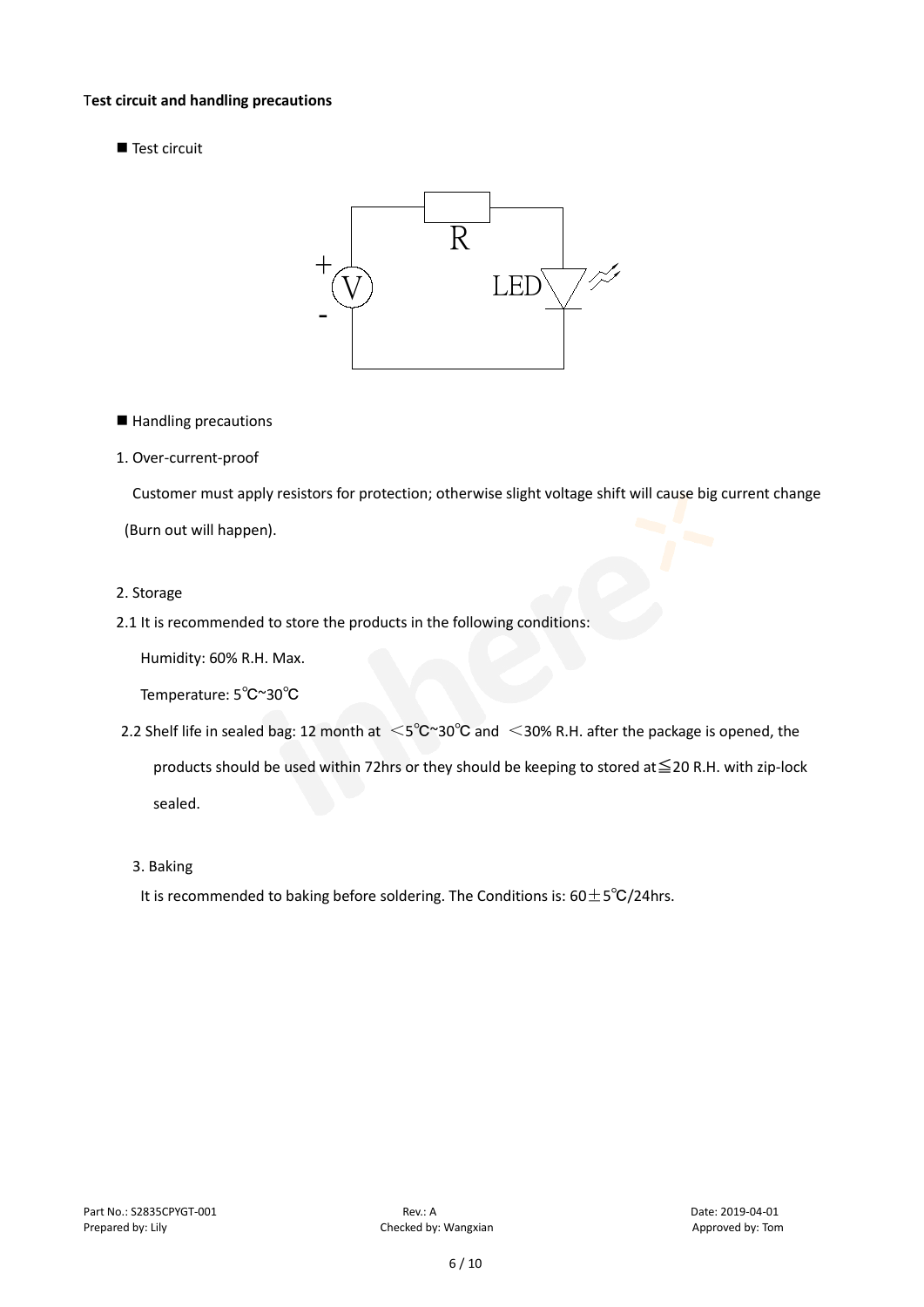#### **Test Items and Results of Reliability**

| <b>Test Item</b>                                  | <b>Test Conditions</b>                                                         | <b>Standard</b><br><b>Test Method</b> |           | <b>Number of</b><br><b>Test</b> |
|---------------------------------------------------|--------------------------------------------------------------------------------|---------------------------------------|-----------|---------------------------------|
| <b>Reflow Soldering</b>                           | Ta=260 $\pm$ 5 °C, Time=10 $\pm$ 2S                                            | JB/T 10845-2008                       | 3times    | 0/22                            |
| Salt Atmosphere                                   | Ta=35±3°C, PH=6.5 $\sim$ 7.2                                                   | GB/T 2423.17-2008                     | 24hrs     | 0/22                            |
| Temperature Cycling                               | -40 $±5^{\circ}$ C<br>$30±1$ min<br>个→(25℃/5±1min)↓<br>100±5°C<br>$30±1$ min   | GB/T 2423.22-2012                     | 100cycles | 0/22                            |
| <b>Thermal Shock</b>                              | Ta=-40±5 $\degree \text{C}$ $\sim$ 100±5 $\degree \text{C}$ ,<br>15±1min dwell | GB/T 2423.22-2012                     | 100cycles | 0/22                            |
| High Humidity High Temp.<br>Cycling               | Ta=30±5 °C $\sim$ 65±5 °C,<br>90±5%RH,24hrs/1cycle                             | GB/T 2423.4-2008                      | 10cycles  | 0/22                            |
| High Humidity High Temp.<br>Storage Life          | Ta=85±5 °C, $\psi$ (%)=85±5%RH                                                 | GB/T 2423.3-2006                      | 1000hrs   | 0/22                            |
| High Temperature<br><b>Storage Life</b>           | Ta=100±5°C, non-operating                                                      | GB/T 2423.2-2008                      | 1000hrs   | 0/22                            |
| Low Temperature<br>Storage Life                   | Ta=-40±5℃, non-operating                                                       | GB/T 2423.1-2008                      | 1000hrs   | 0/22                            |
| Life Test                                         | Ta=26±5℃,@20mA,<br>$\psi$ (%)=25%RH~55%RH                                      |                                       | 1000hrs   | 0/22                            |
| High Humidity High Temp.<br><b>Operating Life</b> | Ta=85±5 $\degree$ C, @20mA,<br>$\psi$ (%)=85%RH                                | GB/T 2423.3-2006                      | 500hrs    | 0/22                            |
| Low Temperature<br><b>Operating Life</b>          | Ta=-20±5℃,@20mA                                                                | GB/T 2423.1-2008                      | 1000hrs   | 0/22                            |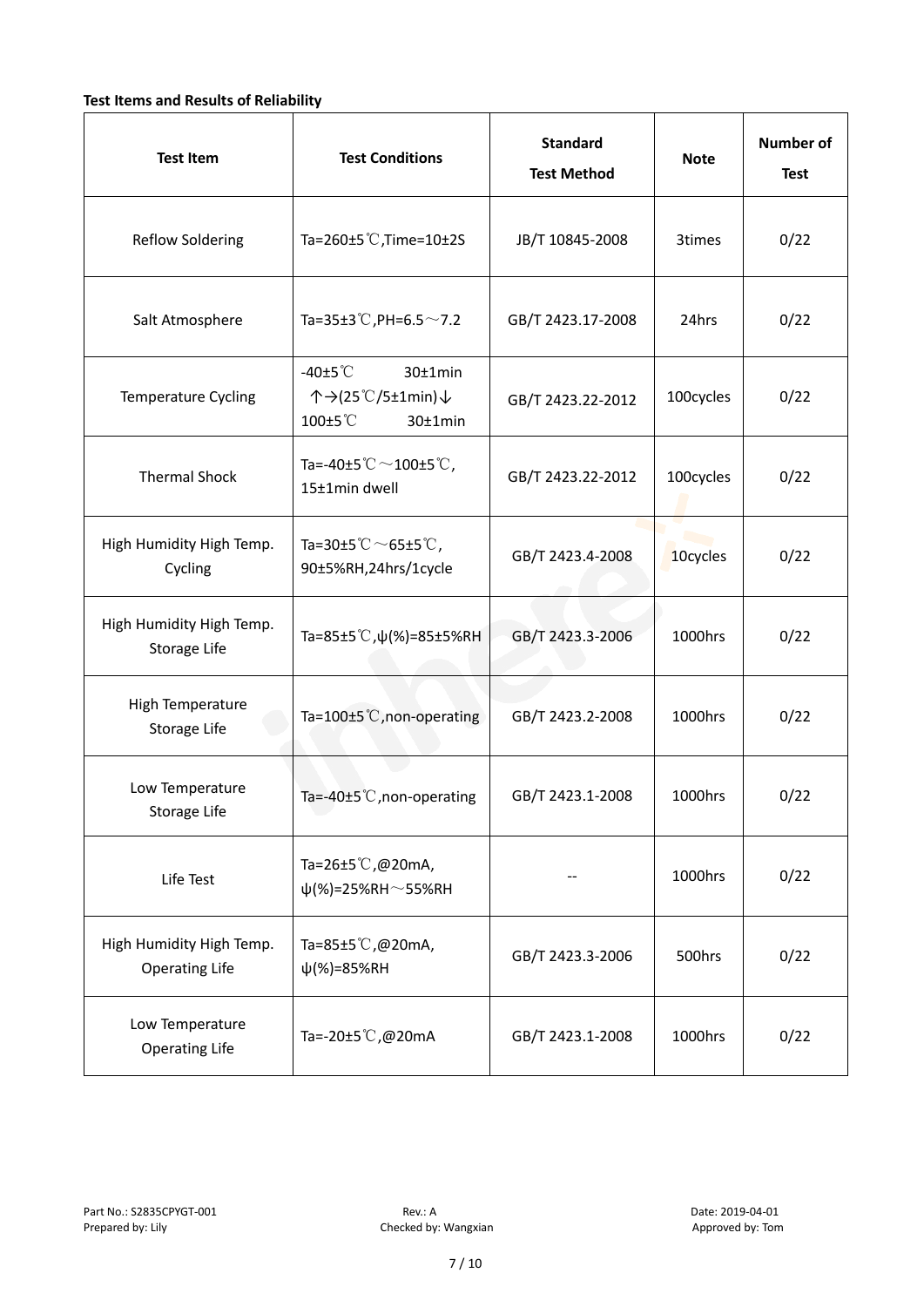#### **Forward Voltage Rank Combination (IF=20mA)**

| Rank | Min. | Max. | Unit         |
|------|------|------|--------------|
| 12   | 1.8  | 2.0  |              |
| 14   | 2.0  | 2.2  | $\mathsf{V}$ |
| 16   | 2.2  | 2.4  |              |

#### **Luminous intensity Rank Combination (IF=20mA)**

| Rank | Min. | Max. | Unit |
|------|------|------|------|
|      | 80   | 100  |      |
|      | 100  | 125  |      |
| К    | 125  | 160  | mcd  |
|      | 160  | 200  |      |
| M    | 200  |      |      |

#### **Dominant wavelength Rank Combination (IF=20mA)**

| Rank | Min.<br>Max. |     | Unit |
|------|--------------|-----|------|
| h    | 565          | 568 |      |
|      | 568          | 572 |      |
|      | 572          | 576 | nm   |
| k    | 576          | 580 |      |

#### **Group Name on Label (Example DATA: 14 J i 20)**

| <b>DATA: 14 J i 20</b> | Vf(V)           | Iv(mcd)          | λd (nm) | <b>Test Condition</b> |
|------------------------|-----------------|------------------|---------|-----------------------|
| 14→J→i→20              | $2.0^{\sim}2.2$ | $100^{\circ}125$ | 568~572 | $IF=20mA$             |

#### Notes:

1. The tolerance of luminous intensity (Iv ) is  $\pm 15\%$ .

- 2. The tolerance of dominant wavelength is ±1nm.
- 3. This specification is preliminary.
- 4. This specification is a standard specification of our factory, can make in accordance with customer's special requirement.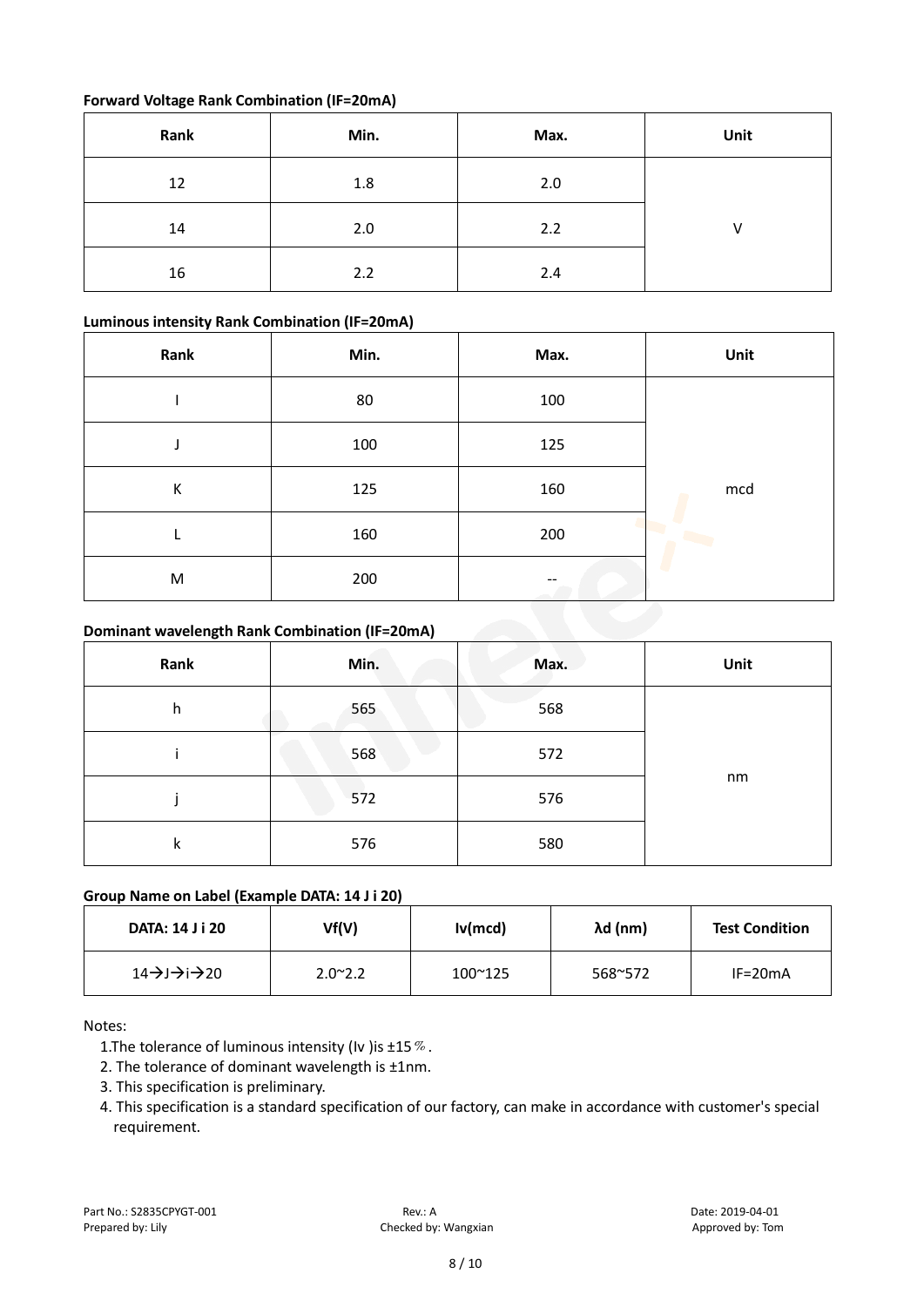#### **2835 Series SMD Top LED Lamps Packaging Specifications**

- 
- Feeding Direction **Constanting Construction Constanting Operations Construction Constanting Construction Constanting Construction**







**Dimensions of Tape (Unit: mm)**



Notes:

- 1. Empty component pockets are sealed with top cover tape;
- 2. The maximum number of missing lamps is two;
- 3. The cathode is oriented towards the tape sprocket hole in accordance with ANSI/EIA RS-481 specifications.
- 4. 4,000pcs/Reel.